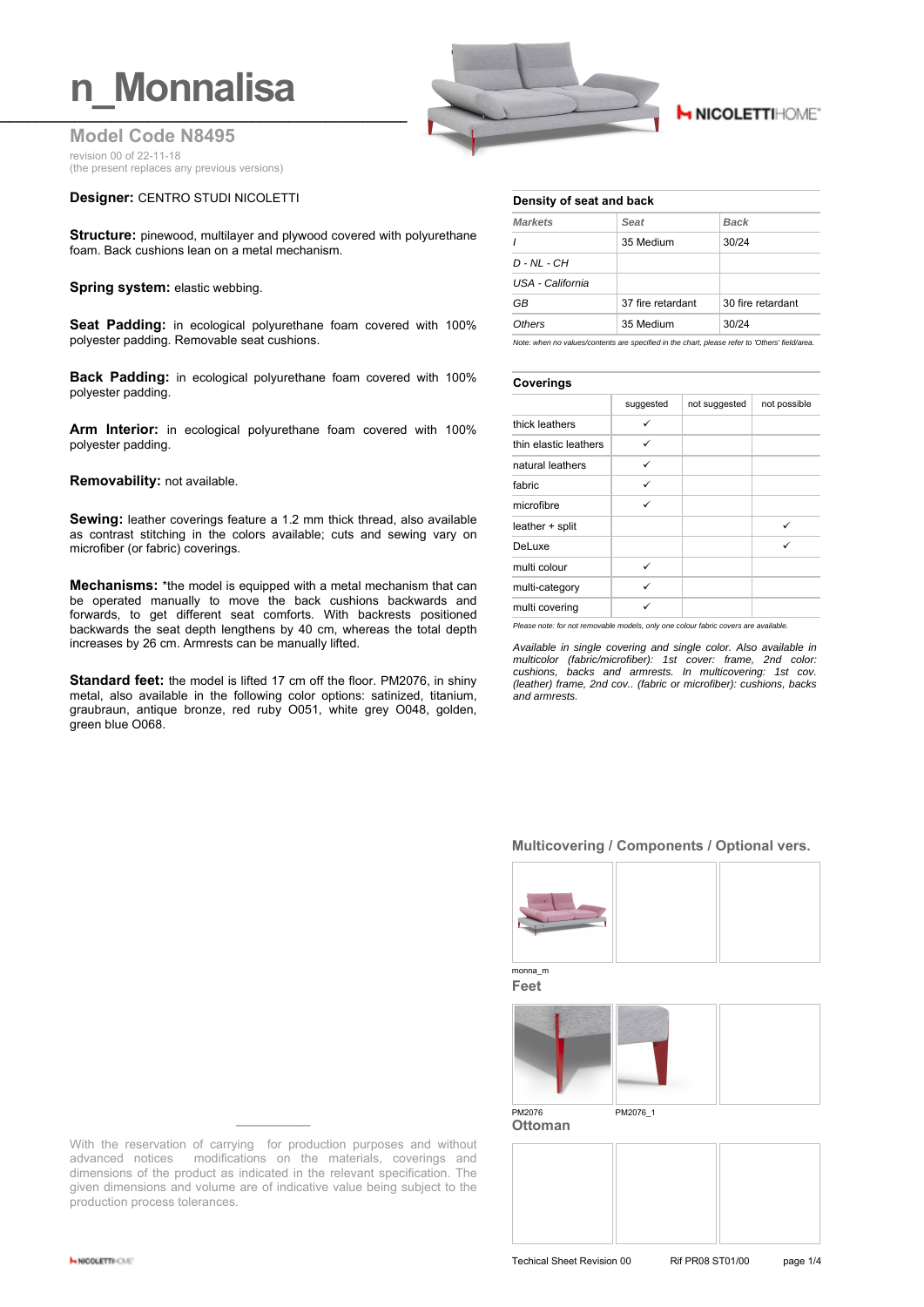# **n\_Monnalisa**

**<sup>L</sup>***Length -* **<sup>H</sup>***Height -* **<sup>D</sup>***Depth -* **SH** *Seat Height -* **SD** *Seat Depth* Dimensions refer to maximum sizes of the version with closed mechanism (where available).



 $\blacktriangleright$  fold following the dotted line  $\blacktriangleright$ 

**H NICOLETTIHOME'**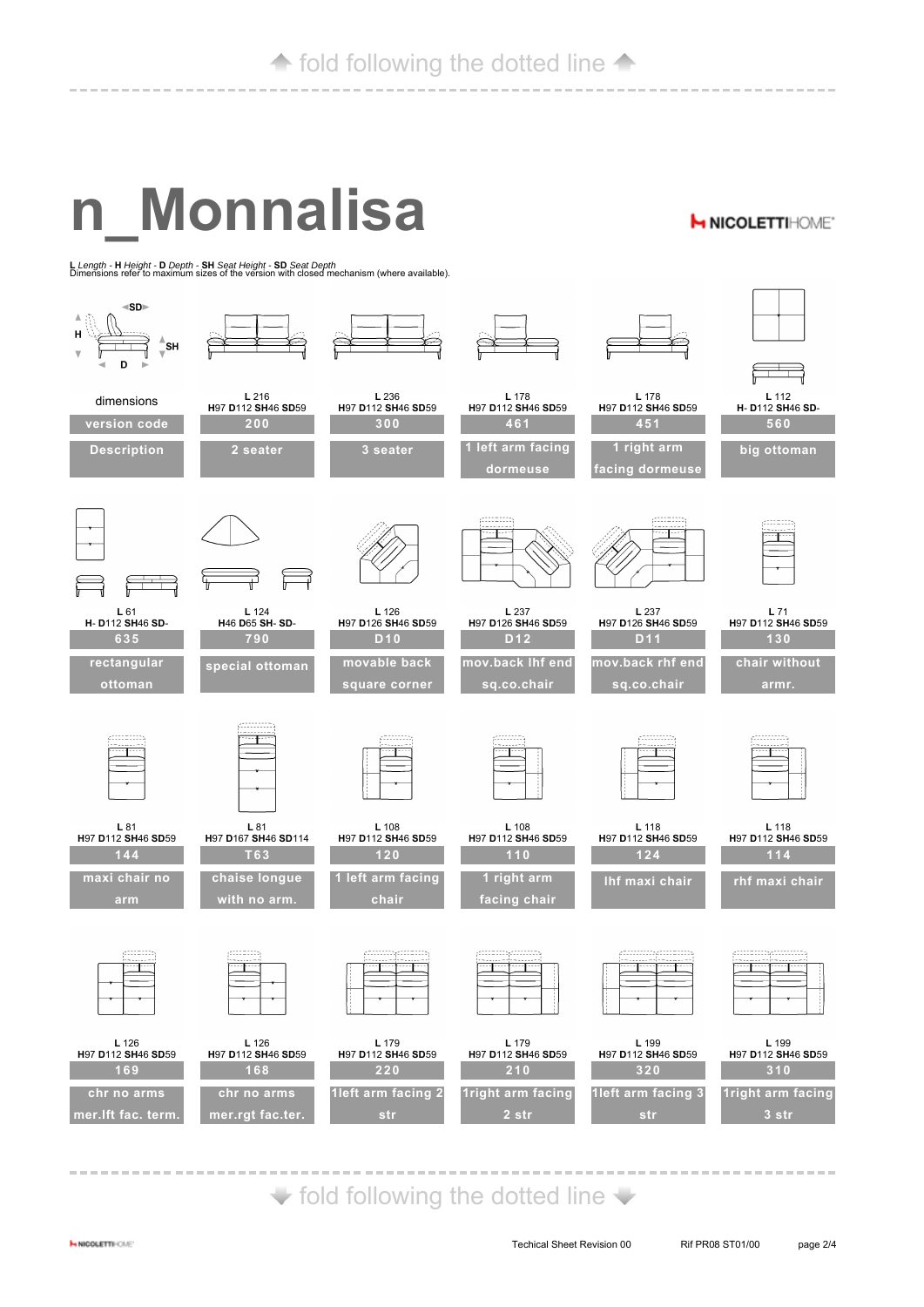# **n\_Monnalisa**

-------------------------------------

**H NICOLETTIHOME\*** 

**<sup>L</sup>***Length -* **<sup>H</sup>***Height -* **<sup>D</sup>***Depth -* **SH** *Seat Height -* **SD** *Seat Depth* Dimensions refer to maximum sizes of the version with closed mechanism (where available).



 $\blacktriangleright$  fold following the dotted line  $\blacktriangleright$ 

-----------------------------